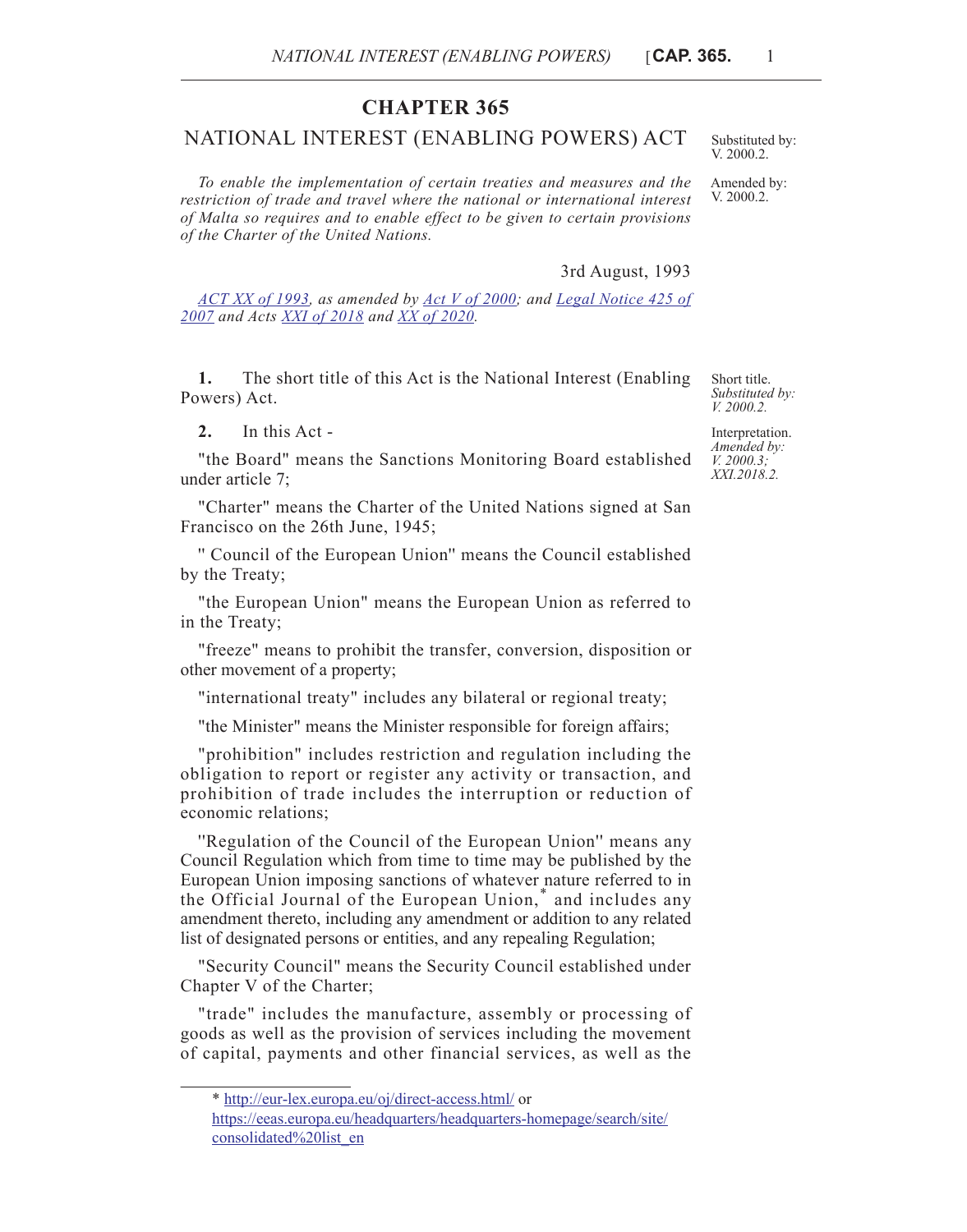Cap. 460.

transfer of technological and scientific knowledge;

"the Treaty" means the Treaty referred to in article 2 of the [European Union Act;](https://legislation.mt/eli/cap/460/eng/pdf)

"United Nations" means the international organisation set up by the Charter.

"United Nations Security Council Resolution" means any Council Resolution which from time to time may be published by the United Nations Security Council imposing sanctions of whatever nature, referred to in the yearly compendiums of United Nations Security Council resolutions and decisions,\* and includes any amendment thereto, including any amendment or addition to any related list of designated persons or entities, and any repealing Resolution.

**3.** (1) Whenever the Security Council, acting under Article forty-one of Chapter VII of the Charter, calls upon member states of the United Nations to apply any measures to give effect to any decision of the said Security Council (being measures not involving the use of armed force under Article 42 of the Charter), or whenever an entity or competent authority appointed or set up by or under the Charter advices, recommends, directs or orders member states of the United Nations to take such action as may be advised, recommended, directed or ordered by that entity or competent authority, the Minister may, subject to the provisions of sub-article (4) of this article, make regulations as appear to him necessary or expedient for the implementation of such measures or action.

(2) Whenever the House of Representatives ratifies or authorises the ratification of an international treaty or whenever such ratification or authorisation is made or given by an Act of Parliament, the Minister may, subject to the provisions of subarticle (4) of this article, make regulations as appear to him to be necessary or expedient to give effect to any of the provisions of that treaty or to give effect to any advice, recommendation, direction or order of any entity or competent authority appointed or set up by or under any such international treaty and any such regulations shall contain the text of the Resolution of the House of Representatives ratifying or authorising the ratification of that treaty or shall contain a reference to the Act of Parliament by which the ratification is made or authorisation given, as the case may be.

(3) Whenever the Minister considers that the national or international interests of Malta so require, he may by regulations under this Act, order the prohibition of trade with other countries, either in general or with any country or countries or part thereof, or the prohibition of travel to and from any country or countries or part thereof, as may be stated in the regulations.

(4) (a) Whenever the Minister considers that the national or international interests of Malta so require, he shall, on the recommendation of the Sanctions Monitoring Board and of the Attorney General, by regulations under this Act, order -

Power of the Minister to make regulations. *Amended by: V. 2000.4; L.N. 425 of 2007; XXI.2018.3; XX.2020.2.*

Domestic Restrictive Measures and Sanctions.

<sup>\*</sup> <https://www.un.org/sc/suborg/en/sanctions/un-sc-consolidated-list> <https://www.un.org/press/en>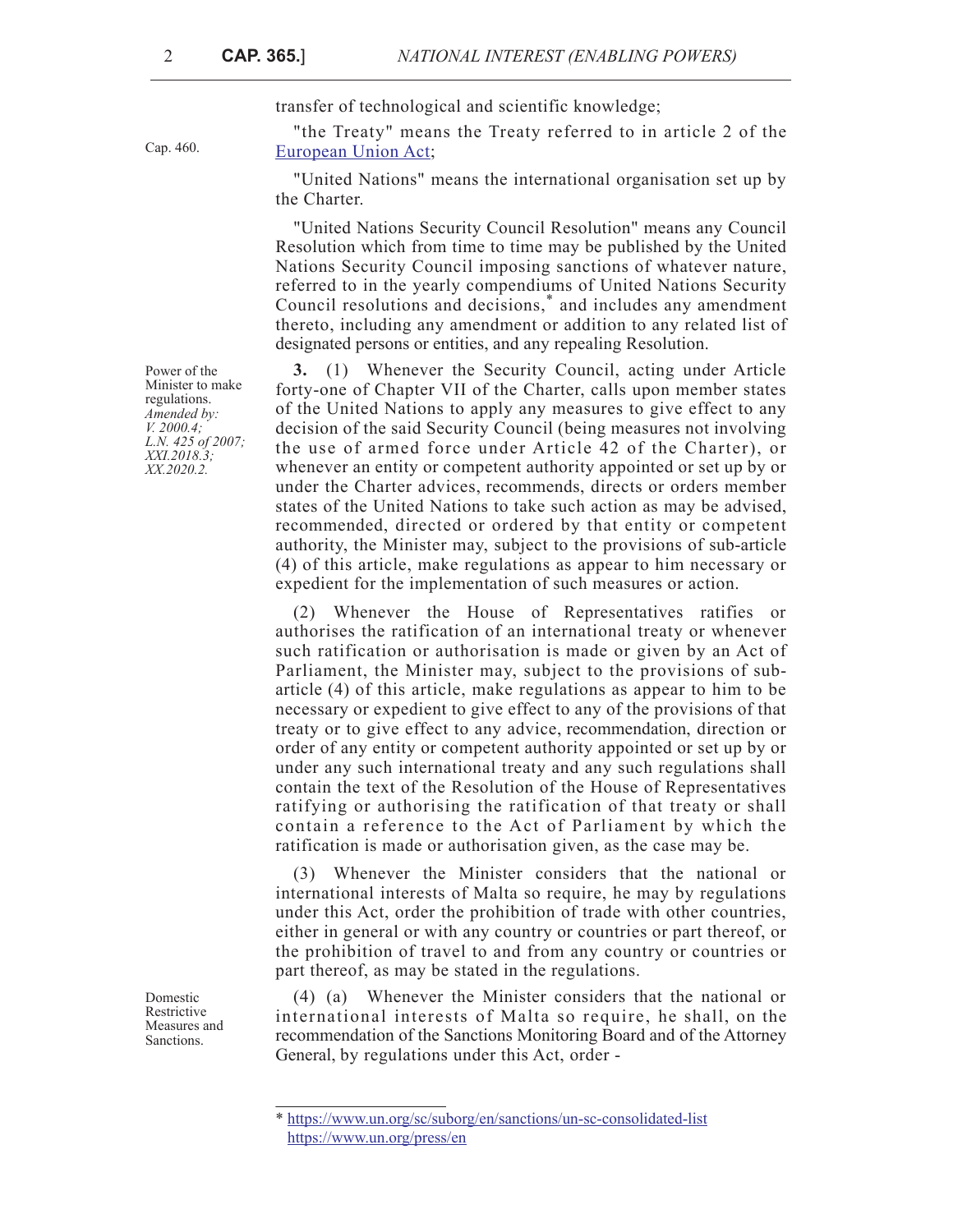- (i) the designation of any person or entity;
- (ii) that any natural or legal person in Malta immediately freeze, without prior notice, all property of a designated person or entity or of any other persons or entities as may be indicated in the order;
- (iii) that any natural or legal person in Malta immediately freeze, without prior notice, all property that is owned or controlled, whether wholly or jointly, directly or indirectly, by a designated person or entity; or property that is derived or generated from other funds or assets that are owned or controlled, directly or indirectly, by a designated person or entity; and property of any person or entity acting on behalf of or at the direction of a designated person or entity;
- (iv) that no Maltese citizen or any person or entity located in Malta shall make available any property or financial services or other related services, directly or indirectly, wholly or jointly, to or for the benefit of a designated person or entity; or an entity owned or controlled, directly or indirectly, by a designated person or entity; or a person or entity acting on behalf of, or at the direction of, a designated person or entity, unless licensed, authorised or notified for such purpose;
- (v) the investigation of any matter relating to the designation of any person or entity, the confiscation of property of any designated person or entity and the applicability, *mutatis mutandis*, or otherwise of any provisions of any other law including but not limited to the [Criminal Code](https://legislation.mt/eli/cap/9/eng/pdf), the [Dangerous](https://legislation.mt/eli/cap/101/eng/pdf) [Drugs Ordinance](https://legislation.mt/eli/cap/101/eng/pdf), the [Medical and Kindred](https://legislation.mt/eli/cap/31/eng/pdf) [Professions Ordinance](https://legislation.mt/eli/cap/31/eng/pdf) and the [Prevention of](https://legislation.mt/eli/cap/373/eng/pdf) [Money Laundering Act](https://legislation.mt/eli/cap/373/eng/pdf) in respect of the property of a designated person or entity, or of a person or entity who is subject to an investigation which may lead to the designation of that person or entity; or
- Cap. 9. Cap. 101. Cap. 31. Cap. 373.
- (vi) the amendment or revocation of any order made under sub-paragraphs  $(i)$ ,  $(ii)$ ,  $(iii)$ ,  $(iv)$  and  $(v)$  as may be stated in the regulations:

Provided that the Minister shall publish the regulations within a reasonable time from when the Sanctions Monitoring Board and the Attorney General as the case may be have made their recommendation for the publication of the regulations.

(b) Nothing shall preclude the application of the measures referred to in this Act with respect to organizations or factions in any country or countries or part thereof, as may be stated in the regulations.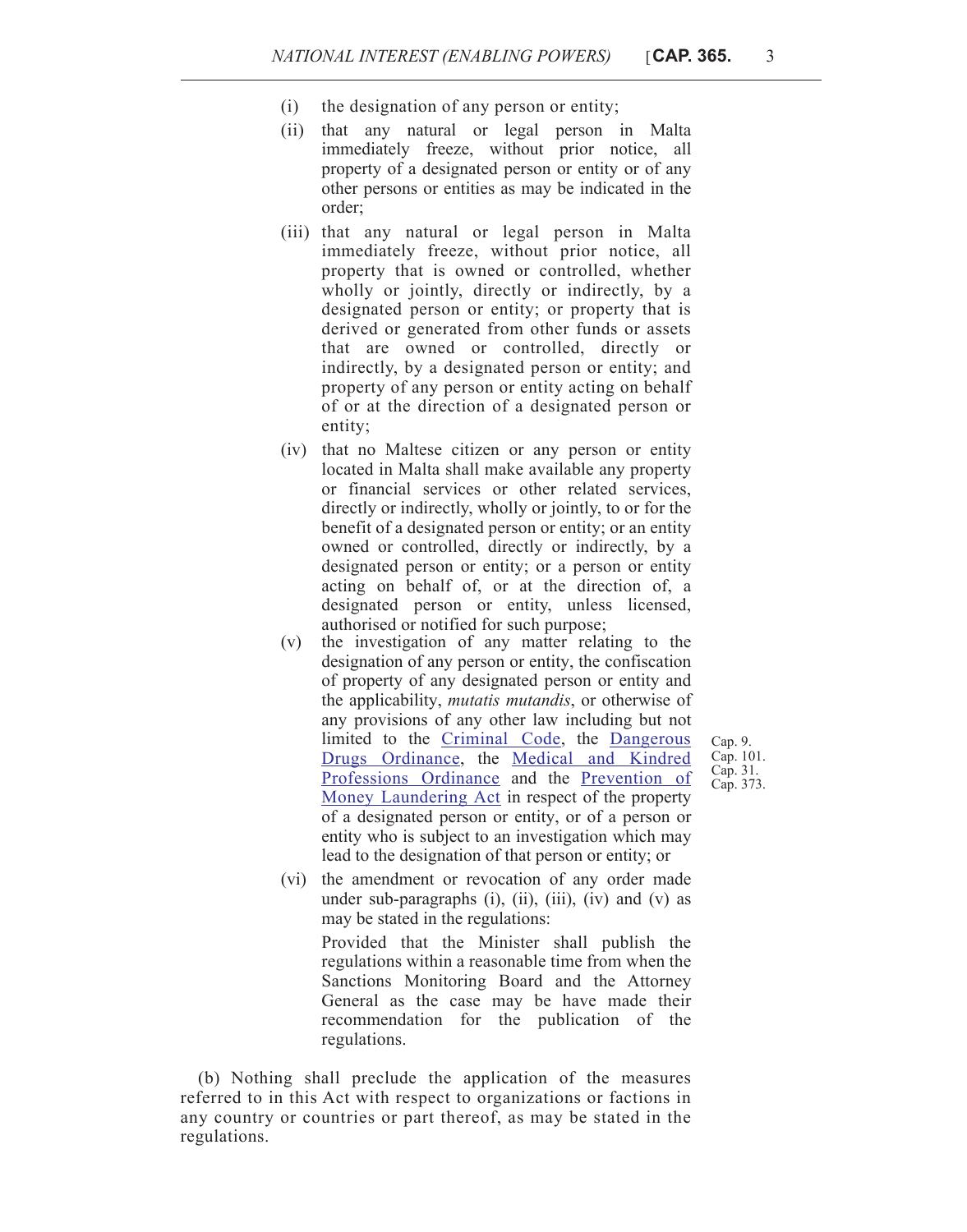(c) For purposes of this Act:

"person" shall include a body or association of persons, whether corporate or incorporate; and

"property" shall mean assets, including but not limited to financial assets, economic resource, including oil and other natural resources, property of every kind, whether tangible or intangible, moveable or immoveable, however acquired, and legal documents or instruments in any form, including electronic or digital, evidencing title to, or interest in, such funds or other assets, and any interest, dividends, or other income on or value accruing from or generated by such funds or other assets, and any other assets which potentially may be used to obtain funds, goods or services.

(5) Regulations made under this Act may be made applicable to persons in Malta, persons resident in Malta, to citizens of Malta wherever they may be or to vessels, aircraft or other means of transport registered in or belonging to Malta or travelling to or from such countries as the Minister may in the regulations determine.

(6) Regulations made under this Act may also provide for such measures as may be necessary for such regulations to be effectively applied including the cancellation or the suspension of any obligation arising under any agreement, and without prejudice of the foregoing such regulations may provide for the apprehension, trial and punishment of persons offending against such regulations.

(7) Without prejudice to the provisions of the foregoing subarticles of this article the Minister may make regulations to give effect to any provisions of this Act and such regulations may also provide for any matter which is incidental, ancillary or consequential thereto.

**4.** (1) For the purposes of this Act and of article 3 of the [European Union Act](https://legislation.mt/eli/cap/460/eng/pdf), Regulations of the Council of the European Union imposing sanctions or applying restrictive measures of whatever nature, or which advise, recommend, direct or order Member States of the European Union to take such action as may be advised, recommended, directed or ordered, whether published before or after the coming into force of this article, shall be binding in their entirety in Malta and shall be part of the domestic law thereof under conditions laid down in the Treaty.

Cap. 249. (2) The provisions of article  $3(4)(e)$  of the [Interpretation Act](https://legislation.mt/eli/cap/249/eng/pdf) shall apply to Regulations of the Council of the European Union referred to in this Act and to any amendment thereto and any repealing Regulation.

> **5.** (1) For the purposes of this Act, United Nations Security Council Resolutions imposing sanctions or applying restrictive measures of whatever nature, or which advise, recommend, direct or order Member States of the United Nations to take such action as may be advised, recommended, directed or ordered, whether published before or after the coming into force of this article, shall be automatically binding in their entirety in Malta and shall be part of the domestic law thereof.

Cap. 249. (2) The provisions of article  $3(4)(e)$  of the Interpretation Act shall,

European Union Regulations. Cap. 460. *Added by: XXI.2018.4.*

United Nations Security Council Resolutions. *Added by: XXI.2018.4.*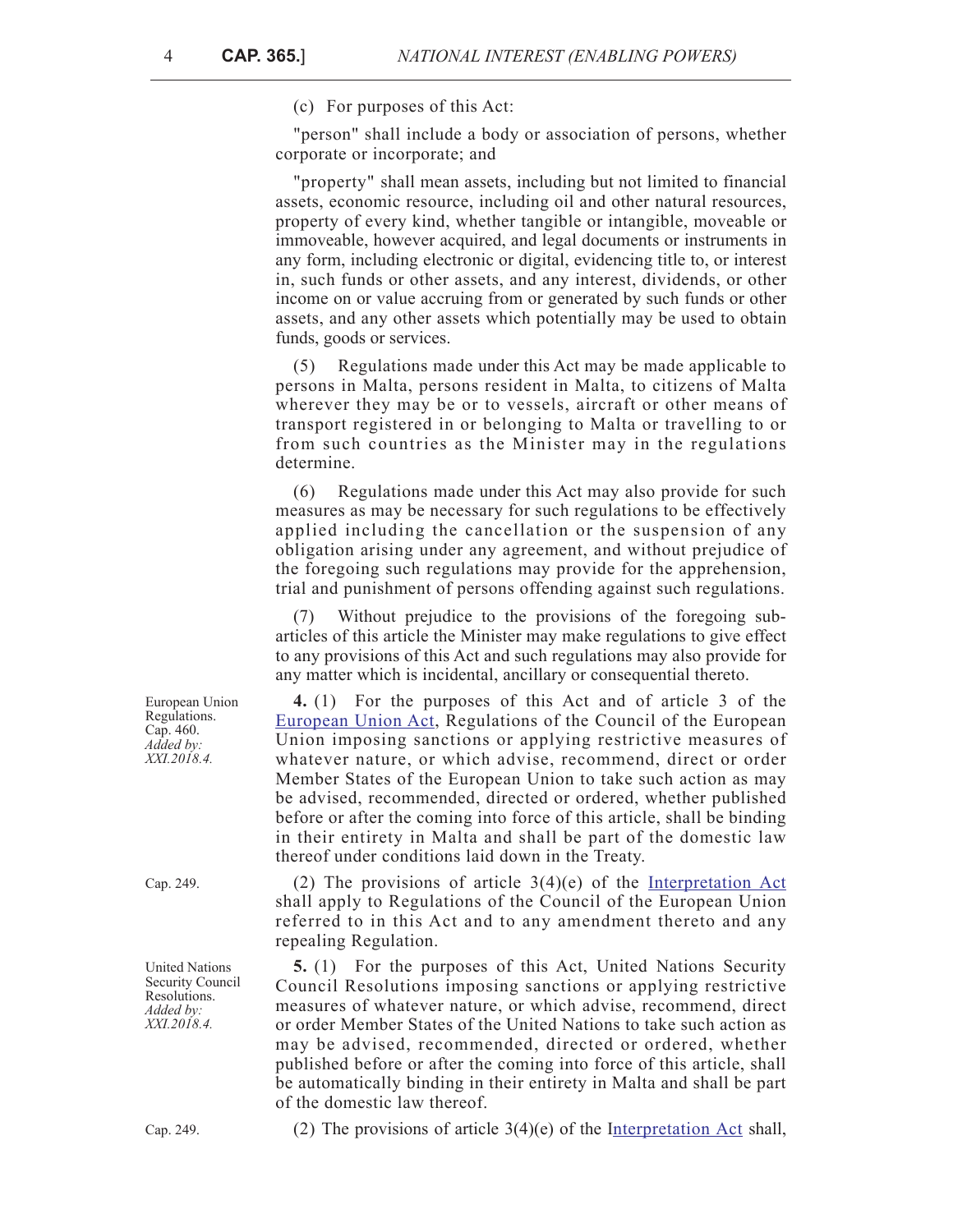*mutatis mutandis*, also apply to United Nations Security Council Resolutions referred to in this Act and to any amendment thereto and any repealing Resolution; and the reference, in the said article, to publication in the Official Journal shall, in the case of United Nations Security Council Resolutions, be construed as a reference to publication in the yearly compendiums referred to in article 2.

**6.** (1) Any person who acts in violation of regulations made under this Act or of a Regulation of the Council of the European Union or of a United Nations Security Council Resolution shall be guilty of an offence and shall, on conviction, be liable to imprisonment for a term from twelve months to twelve years or to a fine (*multa*) of not less than twenty-five thousand euro ( $\epsilon$ 25,000) and not exceeding five million euro ( $\epsilon$ 5,000,000), or to both such imprisonment and fine.

(2) The provisions of article 121D of the [Criminal Code](https://legislation.mt/eli/cap/9/eng/pdf) shall, Cap. 9. *mutatis mutandis,* apply to the offences under this Act, so however that the punishment to which the body corporate shall be liable under this sub-article shall be that of the payment of a fine (*multa*) of not less than eighty thousand euro ( $\epsilon$ 80,000) and not exceeding ten million euro  $(\text{\textsterling}10,000,000)$ .

(3) The body corporate shall also be held liable for an offence under this Act where the lack of supervision or control by a person referred to in article 121D of the [Criminal Code](https://legislation.mt/eli/cap/9/eng/pdf) has made possible the commission of the offence for the benefit of the body corporate, which shall upon conviction be liable to the punishment laid down in sub-article (2)

(4) Without prejudice to any other punishment to which the offence may be liable under this Act or any other law, where the offender is a body corporate liable to punishment under the provisions of sub-articles (2) and (3), the Court may, at the request of the prosecution, order -

> (a) the suspension or cancellation of any licence, permit or other authority to engage in any trade, business or other commercial activity;

> (b) the temporary or permanent closure of any establishment which may have been used for the commission of the offence;

> (c) the compulsory winding up of the body corporate;

> (d) exclusion from entitlement to public benefits or aid.

(4A) Where an offence against the provisions of this Act is committed by a body corporate, every person who, at the time of the commission of the offence, was a director, manager, secretary or other similar officer of such body corporate, shall be guilty of an offence unless he proves that the offence was committed without his knowledge and that he exercised all due diligence to prevent the

Offences and penalties. *Added by: XXI.2018.4.*

Cap. 9.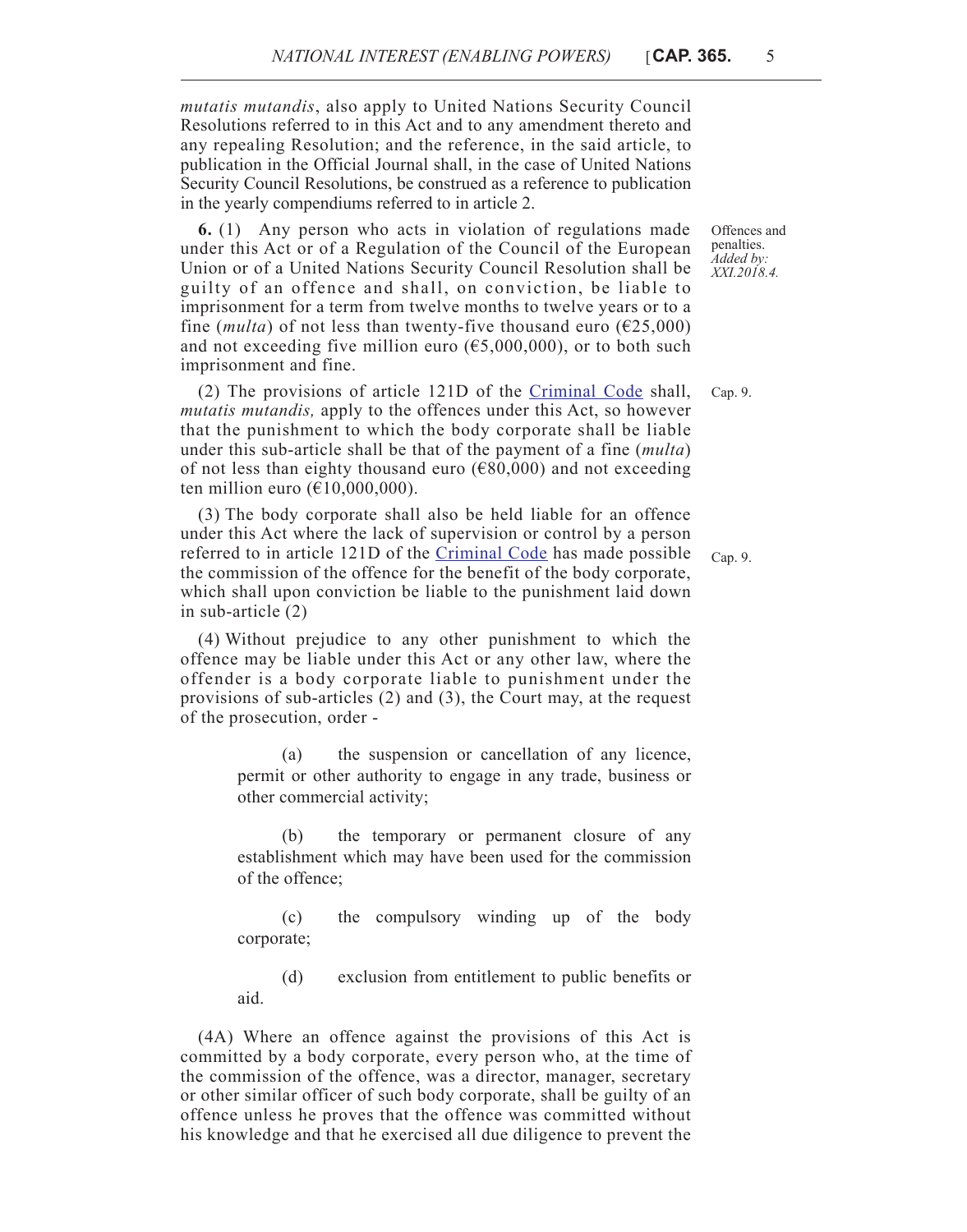commission of the offence.

Cap. 37.

Cap. 9.

(5) (a) Where an item the export, transit or transhipment of which would be contrary to restrictive measures in force, such item shall be forfeited in accordance with the provisions of the [Customs](https://legislation.mt/eli/cap/37/eng/pdf) [Ordinance](https://legislation.mt/eli/cap/37/eng/pdf) on the forfeiture of prohibited goods and of goods the importation of which is restricted, including in accordance with the provisions relating to the claiming back of the seized goods in the same Ordinance. Such forfeiture shall be made following the recommendation of the Board.

> (b) Items which are forfeited in accordance with paragraph (a) shall be disposed of in accordance with the recommendation of the Board. In giving its recommendation, the Board shall consider the most economically advantageous option for disposal in full adherence with the laws and regulations in force in Malta.

> (c) The provisions of this sub-article shall also apply to all goods which are in Malta, irrespective of the date of their arrival in Malta.

Cap. 9. Cap. 446. [\(6\) The provisions of articles 21 and 28A of the](https://legislation.mt/eli/cap/9/eng/pdf) Criminal Code and the provisions of the [Probation Act](https://legislation.mt/eli/cap/446/eng/pdf) shall not apply in respect of any person convicted of an offence under this Act.

> (7) Without prejudice to the provisions of article 5 of the [Criminal Code](https://legislation.mt/eli/cap/9/eng/pdf), the Maltese courts shall also have jurisdiction over the offences referred to in this Act where:

> > (a) only part of the action giving execution to the offence took place in Malta; or

> > (b) the offender is a Maltese national or habitual resident in Malta or the offence was committed for the benefit of a body corporate registered in Malta; or

> > (c) where the gain from the commission of the offence was received in Malta; or

> > (d) where a person in Malta knowingly assisted or induced another person to commit the offence.

**7.** (1) There shall be a Sanctions Monitoring Board having the functions set out in this Act.

(2) The Sanctions Monitoring Board shall be composed of a representative of the Ministry for Foreign Affairs who shall be Chairman, the Attorney General or his representative, the Commissioner of Police or his representative, a representative of the Office of the Prime Minister, a representative of the Financial Intelligence Analysis Unit, a representative of the Malta Security Service, a representative of the Ministry responsible for home affairs, a representative of the Ministry responsible for defence, a representative of the Ministry responsible for finance, a

Sanctions Monitoring Board, composition and functions. *Added by: XXI.2018.4.*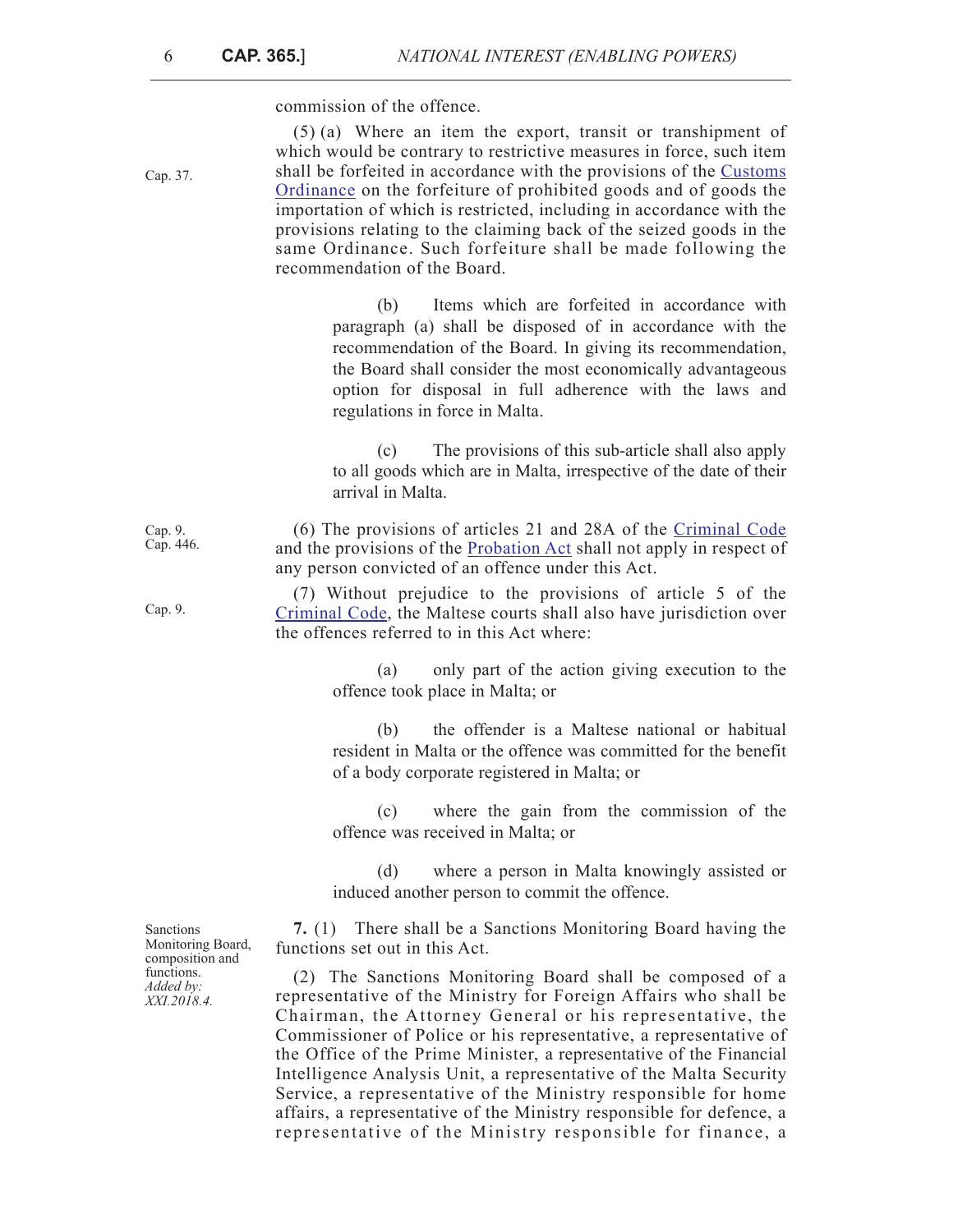representative of the Ministry responsible for the economy, a representative of the Trade Department, a representative of the Customs Department, a representative of the Central Bank of Malta, a representative of the Malta Financial Services Authority, a representative of the Ministry responsible for maritime affairs, a representative of the Ministry responsible for aviation matters, a representative of the Ministry responsible for lands and a representative of the Ministry responsible for immigration matters.

(3) A Deputy Chairman shall be appointed by the Minister from among the members of the Board.

(4) There shall be a Secretary to the Board appointed from among serving officers of the Ministry for Foreign Affairs, on the advice of the Chairman. The Secretary shall take the minutes of Board meetings.

(5) (a) The Board shall have the function to:

(i) monitor the implementation and operation of sanctions imposed by regulations made under this Act, Regulations of the Council of the European Union and United Nations Security Council Resolutions and, where applicable, to harmonise practice thereon with that followed by other states;

(ii) propose persons or entities to be designated by the United Nations Security Council, or by the Council of the European Union or for a designation by order under article 3(4)(a);

(iii) propose the delisting of any designated person or entity, by the United Nations Security Council or by the Council of the European Union or by order under article  $3(4)(a)$ , or the unfreezing of property of any person or entity which property was frozen in accordance with the provisions of this Act;

(iv) receive and consider applications from designated persons or entities for delisting, or unfreezing of property, where the criteria for designation or freezing are not met, or are no longer met, and from persons or entities who have been erroneously or inadvertently designated, and make recommendations in accordance with paragraph (iii); and

(v) authorize access to frozen funds or other assets which the Board determines to be necessary for basic expenses, for the payment of reasonable costs and fees for legal, medical, professional or other essential services, or for documented extraordinary expenses.

(b) The Board shall, in the exercise of its functions, have the power to take decisions, make recommendations, grant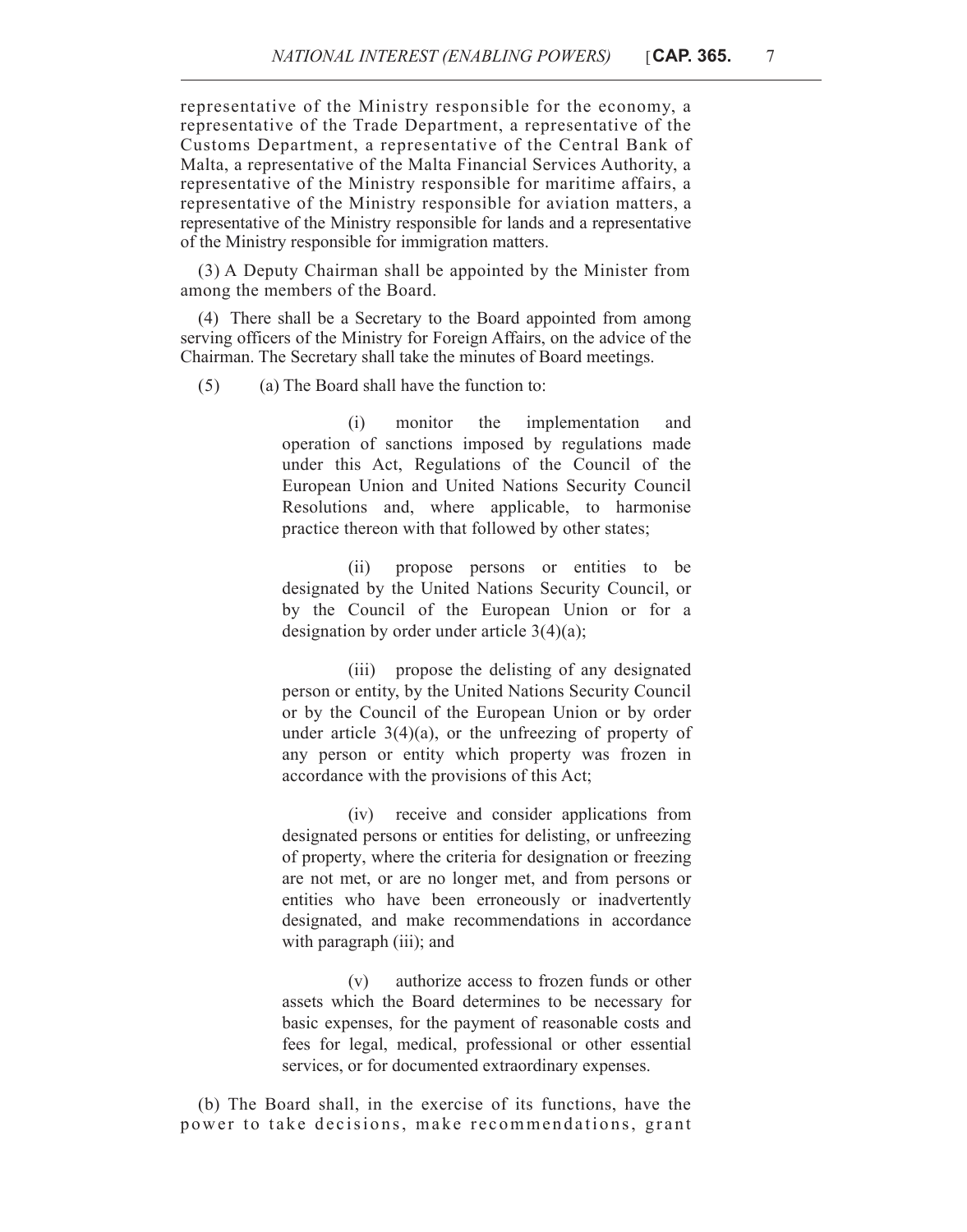authorisations, issue rulings, issue guidance and notices, and refer to the relevant authorities for action, assistance or information.

(c) The Board shall have such other functions as may be assigned to it by the Prime Minister, by regulations made under this Act.

(6) The Board shall at the end of each year, or earlier if so requested, make a report of its activities to the Prime Minister and to the Minister responsible for foreign affairs.

**8.** The Chairman shall be the Head of the Board and the Deputy Chairman shall have all the powers and perform all the functions of the Chairman during his absence or inability to act as Chairman or while he is on vacation or during any vacancy in the office of Chairman.

**9.** (1) The Board shall meet within one month from its constitution and as often as may be necessary or expedient thereafter, but in no case less frequently than twice in each year. The meetings of the Board shall be called by the Chairman on his own initiative or at the request of any two of the other members.

(2) The Board shall not act unless a *quorum* consisting of the Chairman or Deputy Chairman and not less than two other members is present.

(3) The meetings of the Board shall be chaired by the Chairman or, in his absence, by the Deputy Chairman.

(4) The decisions of the Board shall be adopted by a simple majority of the votes of the members present and voting and in the event of an equality of votes the member presiding at the meeting shall have and exercise a second or casting vote.

(5) Any vacancy among the members of the Board, and any participation therein by a person not entitled so to do, shall not invalidate the proceedings of the Board.

(6) Subject to the provisions of this Act, the Board may regulate its own procedure.

(7) The Chairman may, following consultation with Board members, invite observers on the Board as and when required provided they have the necessary security clearance.

(8) All acts done by any person acting in good faith as a member of the Board shall be valid as if he were a member notwithstanding that some defect in his appointment or qualification be afterwards discovered.

**10.** In cases of emergency, decisions shall be taken by at least two members of the Board, one of whom shall be the Chairman or Deputy Chairman.

**11.** A person may, in writing, request the Board to give a ruling on whether an action intended by him falls to be prohibited by any particular regulation made under the Act, or by any Regulations of the Council of the European Union, or by any United Nations Security Council Resolutions and no liability shall attach under any such regulations or Regulations of the Council of the European

Powers and functions of the Deputy Chairman. *Added by: XXI.2018.4.*

Meetings of the Board. *Added by: XXI.2018.4.*

Decisions in cases of emergency. *Added by: XXI.2018.4.*

Sanctions Monitoring Board Ruling. *Added by: XXI.2018.4.*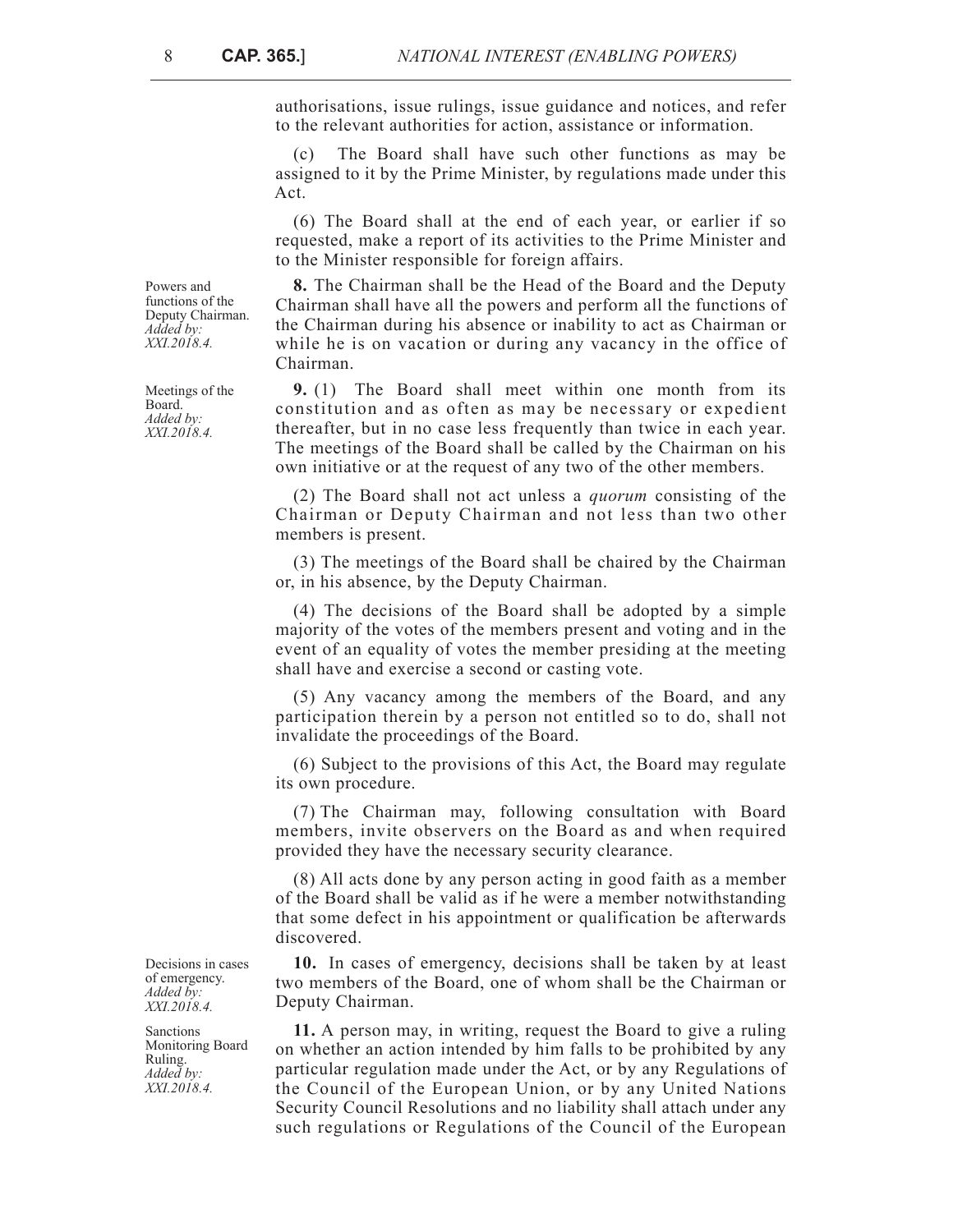Union or United Nations Security Council Resolutions where a person has acted in conformity with any such ruling. A ruling in terms of this article shall be given within such time as may be prescribed by the Minister.

**12.** No liability, criminal or civil, shall attach to any member of the Board for any action done, or omitted to be done, in good faith in the discharge or purported discharge of any function as a member thereof.

**13.** The members of the Board shall regard any matter coming to their knowledge in any request under article 11 as secret and confidential, and shall not in any report made in accordance with article 7(6), reveal the names or other identifying particulars known to them in connection with any such request.

**14.** (1) The legal and judicial representation of the Board shall vest in the Chairman and, in his absence, in the Deputy Chairman:

Provided that the Board may appoint any one or more of its other members or of its officers or employees to appear in the name and on behalf of the Board in any judicial proceedings and in any act, contract, instrument or other document whatsoever.

(2) Any document purporting to be an instrument made or issued by the Board and to be signed by the Chairman or by the Deputy Chairman on behalf of the Board shall be received in evidence and shall, until the contrary is proved, be deemed to be an instrument made or issued by the Board.

**15.** (1) Without prejudice to the generality of the provisions of this Act, the Board shall, in the exercise of its functions under this Act, co-operate with competent law enforcement authorities, the Security Service, the Financial Intelligence Analysis Unit, public and regulatory authorities, Government Ministries, departments, agencies and entities and regulatory authorities to ensure that regulations made under this Act, Regulations of the Council of the European Union and United Nations Security Council Resolutions are observed.

(2) Without prejudice to the special provisions of any other law applicable to them, the authorities and entities mentioned in sub-article (1) shall extend all assistance and co-operation to the Board in the fulfilment of its functions and responsibilities under this Act, and where necessary, in accordance with any memorandum of understanding that the Board may conclude with any of the aforementioned authorities and entities, taking into account the domestic and international obligations of the same authorities, entities and the Board.

**16.** (1) Notwithstanding anything contained in any other law, the Board may, in the exercise of its functions under this Act, request from any person, physical or legal, and any authority or entity, any information it deems necessary, relevant and useful for the purpose of pursuing its functions under this Act.

Exemption from liability. *Added by: XXI.2018.4.*

Secrecy. *Added by: XXI.2018.4.*

Legal and judicial representation. *Added by: XXI.2018.4.*

Co-operation with Board. *Added by: XXI.2018.4.*

Power of the Board to request information. *Added by: XXI.2018.4.*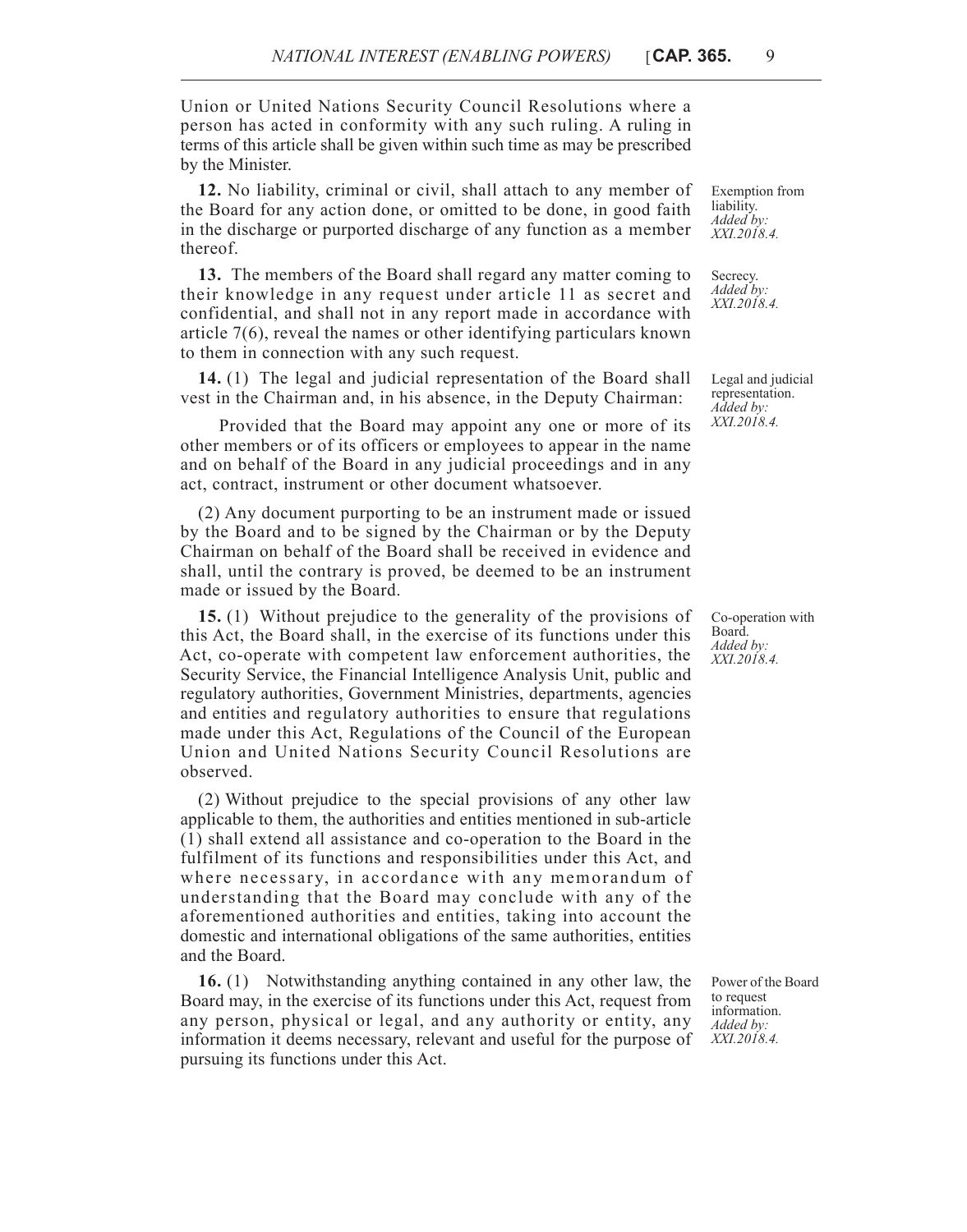Cap. 377. Cap. 9. (2) Notwithstanding anything contained in the [Professional](https://legislation.mt/eli/cap/377/eng/pdf) [Secrecy Act](https://legislation.mt/eli/cap/377/eng/pdf) and any obligation of secrecy or confidentiality under any other law, any person, physical or legal and any authority or entity from whom information is demanded by the Board in pursuance of its functions under this Act, shall communicate without delay the information requested to the Board, and for the purposes of article 257 of the [Criminal Code](https://legislation.mt/eli/cap/9/eng/pdf) any such disclosure shall be deemed to be a disclosure of information to a public authority compelled by law:

> Provided that nothing in this article and in article 15 shall place or imply any obligation on the competent law enforcement authorities, the Security Service and the Financial Intelligence Analysis Unit to communicate to the Board any information which is deemed to be of a privileged nature or the communication of which may be in breach of their domestic or international obligations or otherwise hinder or prejudice the proper exercise of their functions; and any communication of information by the said authorities to the Board shall be in accordance with Memorandum of Understanding that shall be concluded for this purpose between the Board and the said authorities, taking into account their domestic and international obligations. When a Memorandum of Understanding is not in force the Board and the said authorities, shall exchange information by mutual agreement and in accordance with the principles of this article:

> Provided further that nothing in this article and in article 15 shall imply any obligation on the Attorney General to communicate to the Board any information which in any way relates to or is connected with or came into his possession as a result of the exercise by him of any powers referred to in article 91(3) of the Constitution or any obligation on any person to communicate to the Board any information which would in legal proceedings be protected from disclosure by article  $642(1)$  of the [Criminal Code](https://legislation.mt/eli/cap/9/eng/pdf) or by article 588 $(1)$  of the [Code of](https://legislation.mt/eli/cap/12/eng/pdf) [Organization and Civil Procedure](https://legislation.mt/eli/cap/12/eng/pdf).

> **17.** (1) Notwithstanding the provisions of this Act or of any other law, when regulations are made under article 3(4)(a) or when a United Nations Security Council Resolution or a Regulation of the Council of the European Union is published imposing freezing measures on property of a person or entity designated by the said Resolution or Regulation or in annexes thereto, such regulations, Resolution or Regulation shall immediately upon publication be tantamount to a freezing order having the force of law in Malta.

> (2) A freezing order as is mentioned in sub-article (1) shall have the effect of:

- (*a*) attaching, without delay or prior notice, all property due or pertaining or belonging to the designated person or entity, or that is wholly or jointly owned or controlled, directly or indirectly, by the designated person or entity;
- (*b*) attaching, without delay or prior notice, all property that is derived or generated from property that is owned or controlled, directly or indirectly, by the designated persons or entities;
- (c) attaching without delay or prior notice all property of persons and entities acting on behalf of or at the direction

Cap. 9. Cap. 12.

Freezing measures. *Added by: XXI.2018.4. Amended by: XX.2020.3.*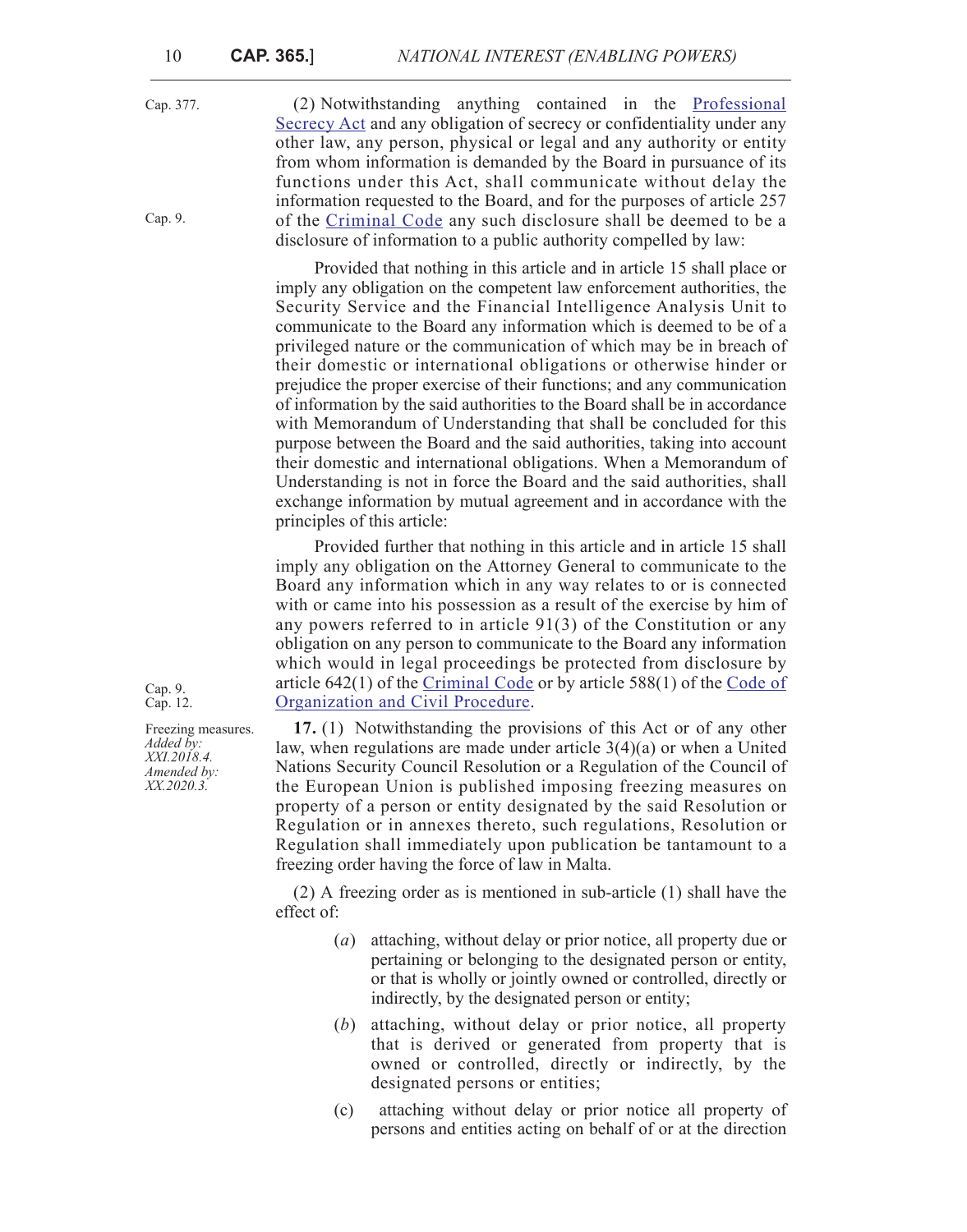of the designated person or entity;

- (d) prohibiting the transfer, conversion, movement, pledging, hypothecating or otherwise disposing of any property under paragraphs (a) to (c);
- (e) prohibiting any Maltese citizen or any person or entity located in Malta from making property, or financial services or other related services available, directly or indirectly, wholly or jointly, to or for the benefit of a designated person or entity; or an entity owned or controlled, directly or indirectly, by a designated person or entity; or to any person or entity acting on behalf of, or at the direction of, a designated person or entity, unless licensed, authorised or notified in accordance with the relevant United Nations Security Council Resolution or Regulation of the Council of the European Union or order issued under article 3(4)(a).

(3) Such order shall become operative and binding on all third parties immediately upon the publication of the regulations, Resolution or Regulation mentioned in sub-article (1), and shall remain in force:

- (*a*) in the case of an order made by regulations under article  $3(4)(a)$ , until it is revoked according to the provisions of article  $3(4)(a)(vi)$ ; and
- (*b*) in the case of a Regulation of the Council of the European Union or a United Nations Security Council Resolution, until the delisting of the designated person or entity is made by the United Nations Security Council or by the Council of the European Union, as the case may be.

(4) Where any money is or becomes due to a designated person or entity from any person while a freezing order under this article is in force, such money shall, unless otherwise directed in that order, be deposited in a bank to the credit of the designated person or entity.

(5) When such order ceases to be in force as provided in subarticle (3)(b), a note of cancellation of the registration of that order shall be entered in the Public Registry.

(6) Any legal or natural person conducting a relevant activity or relevant financial business as defined in the Prevention of Money Laundering and Funding of Terrorism Regulations shall be required to:

S.L. 373.01.

- (*a*) regularly check the list of designations by the United Nations, the European Union, and the Board, and to screen their client databases against those lists on a regular basis and immediately after a change to any of these lists occurs;
- (*b*) have in place and effectively implement internal controls and procedures to ensure compliance with the obligations arising from this Act and any relevant United Nations or European Union Resolutions or regulations; and
- (*c*) immediately notify the Board in case targeted property is identified, and of the actions taken in relation to such property in compliance with the requirements under this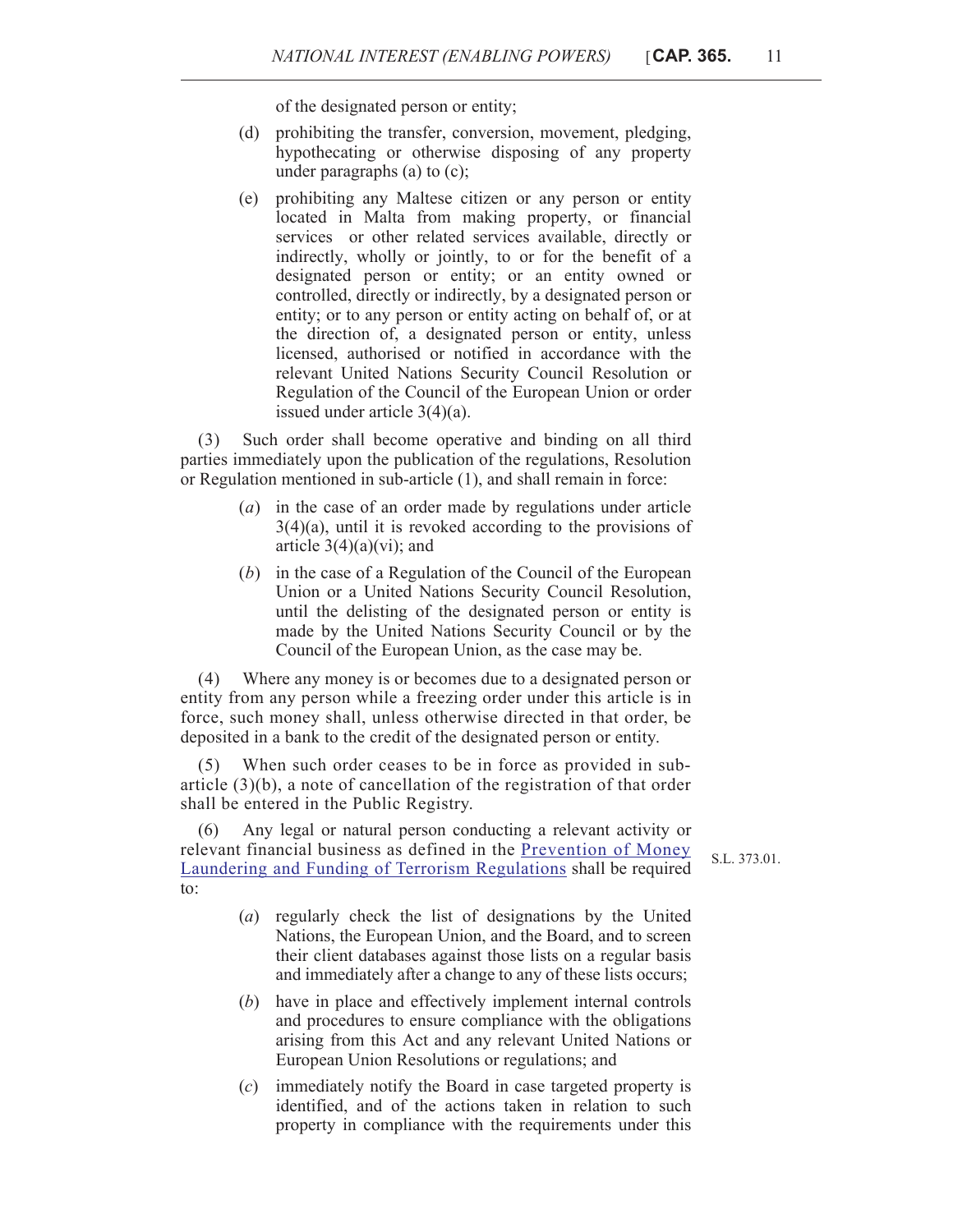Act, including in relation to any attempted transactions.

(7) Any legal or natural person conducting a relevant activity or relevant financial business as defined in the Prevention of Money Laundering and Funding of Terrorism Regulations shall be prohibited from informing the customer or any third party in advance that a freezing measure pursuant to this Act is to be applied.

**18.** An appeal from an order issued under article 3(4)(a), can be lodged through an application in the First Hall Civil Court.

**19.** (1) Any person who contravenes the provisions of paragraphs (a), (b) or (c) of article 17(6), and when such contravention is not accompanied by any other breach of this Act, shall be liable to:

(*a*) an administrative sanction of not less than one hundred euro  $(6100)$  and not more than three hundred euro  $(\epsilon$ 300) in respect of every separate contravention; or

(*b*) an administrative sanction of not less than three hundred euro  $(6300)$  and not more than eight hundred euro  $(6800)$  in respect of contraventions that are deemed to be serious, repeated or systematic:

Provided that instead of or in conjunction with the imposition of any administrative sanction as envisaged under this sub-article, the Board may issue directives in writing requiring any person to take any action or measure to remedy such contravention or ensure compliance with the provisions of paragraphs (a), (b) or (c) of article  $17(6)$ :

Provided further that directives in writing issued under this sub-article shall be complied with, within the time and in the manner stipulated therein, and any person who fails to comply with any such directive shall be liable to an administrative sanction as envisaged under paragraph (a).

(2) Administrative sanctions under this article shall be imposed by the Board without recourse to a court hearing and in accordance with policies and procedures established by the Board, which may be imposed either as a one-time fixed sanction or as a daily cumulative sanction, or both.

(3) Administrative sanctions imposed on a daily cumulative basis, shall not be less than fifty euro ( $650$ ) and the accumulated sanction shall not exceed one thousand euro  $(\epsilon 1,000)$ .

(4) Where the Board imposes an administrative sanction on a person, it shall inform in a timely manner the relevant supervisory authority or any other authority, body or committee responsible for the authorisation, licensing, registration or regulation of, or the granting of a warrant to, the person concerned, and shall provide all relevant information on the contravention which it retains necessary:

S.L. 373.01.

Appeal. *Added by: XXI.2018.4.*

Special administrative procedure. *Added by: XX.2020.4.*